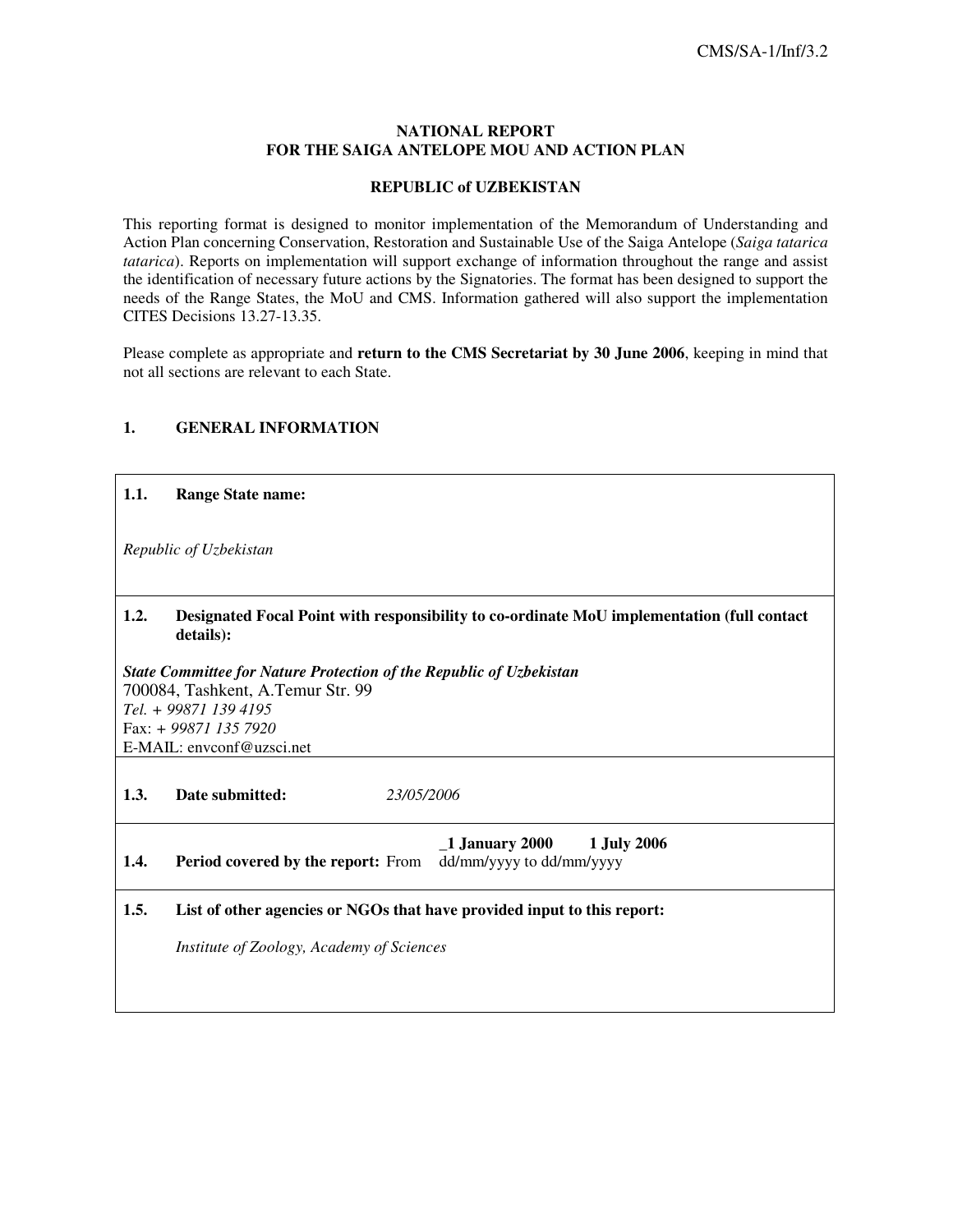| 2.   | <b>CMS MoU</b>                                                                                                                                                                                                               |                                                                                                                                                                                                              |
|------|------------------------------------------------------------------------------------------------------------------------------------------------------------------------------------------------------------------------------|--------------------------------------------------------------------------------------------------------------------------------------------------------------------------------------------------------------|
| 2.1. | Has the MoU been signed?                                                                                                                                                                                                     | Yes<br>$\Box$ No<br>N/A                                                                                                                                                                                      |
| 2.2. | Date signed:                                                                                                                                                                                                                 | 23/05/2006                                                                                                                                                                                                   |
| 2.3. | If the MoU has not been signed, what is the target date for signing?                                                                                                                                                         |                                                                                                                                                                                                              |
| 3.   | <b>SAIGA POPULATIONS</b>                                                                                                                                                                                                     |                                                                                                                                                                                                              |
| 3.1. | Are saiga present all year or seasonally?                                                                                                                                                                                    | All year<br>Seasonal                                                                                                                                                                                         |
| 3.2. | If seasonal, list the months of occurrence                                                                                                                                                                                   | $10-5$ , October - May                                                                                                                                                                                       |
| 3.3. | Current total population estimate.<br>than 15 000 heads.                                                                                                                                                                     | At present the population of saiga turned up under the pressure of poaching, it has caused the drop<br>in the number. On the results of the winter registration the population of saiga does not exceed more |
| 3.4. | Overall population trend<br>$\Box$ Up<br>Down                                                                                                                                                                                | Stable<br>Mixed<br>  Unknown                                                                                                                                                                                 |
| 3.5. | List main subpopulations (if applicable) with estimated size and trend.                                                                                                                                                      |                                                                                                                                                                                                              |
|      | <b>Usturt population of saiga</b>                                                                                                                                                                                            |                                                                                                                                                                                                              |
| 3.6. | Is there a national recording system/database for saiga?                                                                                                                                                                     | Yes<br>$\Box$ No                                                                                                                                                                                             |
| 3.7. | Name of agency/agencies maintaining records/database.                                                                                                                                                                        |                                                                                                                                                                                                              |
|      | State Committee for Nature Protection of the Republic of Uzbekistan<br>Institute of Zoology, Academy of Sciences of the Republic of Uzbekistan<br>Karakalpak branch of the Academy of Sciences of the Republic of Uzbekistan |                                                                                                                                                                                                              |
| 3.8. | At what intervals is the population monitored? $\Box$ Annually Seasonally                                                                                                                                                    | $\Box$ Ad hoc<br>$\Box$ N/A                                                                                                                                                                                  |
| 3.9. | What proportion of the population is monitored? 50 $%$<br>>75% $\Box$ 50-75% $\Box$ 10-49% $\Box$ <10%                                                                                                                       | None<br>N/A                                                                                                                                                                                                  |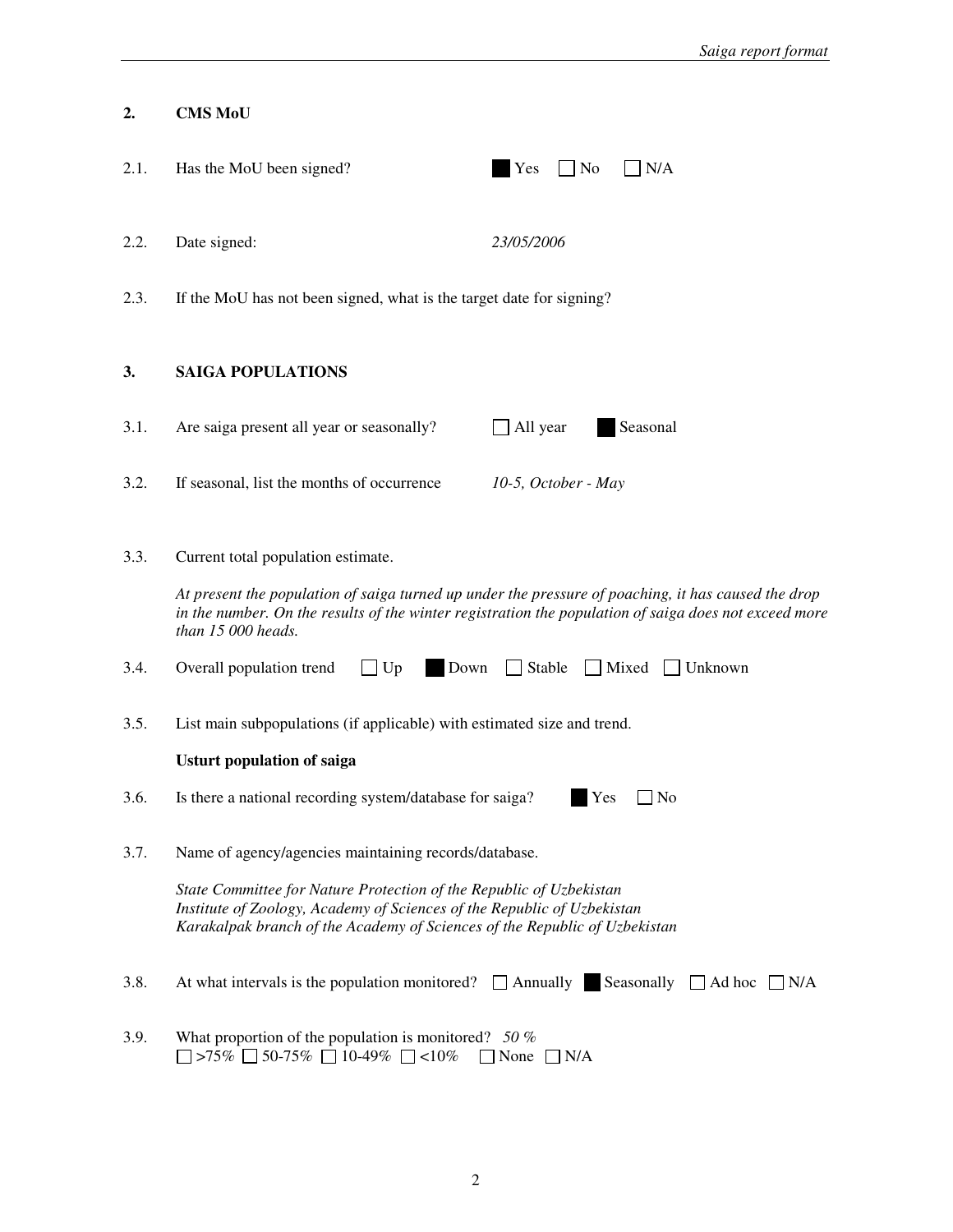3.10. List agency/agencies carrying out monitoring.

*State Committee for Nature Protection of the Republic of Uzbekistan Institute of Zoology, Academy of Sciences of the Republic of Uzbekistan Karakalpak branch of the Academy of Sciences of the Republic of Uzbekistan*

| 3.11. | Methods used to carry out monitoring. $\Box$ Aerial $\Box$ Ground $\Box$ Vehicle<br>Aviation, motor (car), interrogatory of population |                            | Mixed |
|-------|----------------------------------------------------------------------------------------------------------------------------------------|----------------------------|-------|
| 3.12. | If mixed, please give details by subpopulation/area.                                                                                   |                            |       |
|       | 3.13. Date of most recent monitoring effort:                                                                                           | dd/mm/yyyy April-May, 2006 |       |

3.14. Does monitoring cover:

| population size?   | Yes        | $\Box$ No |
|--------------------|------------|-----------|
| sex/age structure? | Yes        | $\Box$ No |
| reproductive rate? | $\Box$ Yes | <b>No</b> |

3.15. What measures have been taken to standardise monitoring methodology with other states?

3.16. What is the status of saiga in the national Red Data Book/Red List? *No*

## **4. HABITAT**

4.1. What proportion of saiga habitat has been lost […..%] or degraded? […..%]

*No* 

- 4.2. What efforts have been made to restore degraded habitat and to what extent have these been successful?
- 4.3. Is saiga habitat intact or fragmented? □ Intact Moderately Fragmented Severely fragmented
- 4.4. List any significant physical barriers on saiga migration routes: (e.g. pipelines, roads, railways, canals).

#### *pipelines, roads, railways*

4.5. Is the impact of proposed developments in saiga range assessed?  $\Box$  Yes No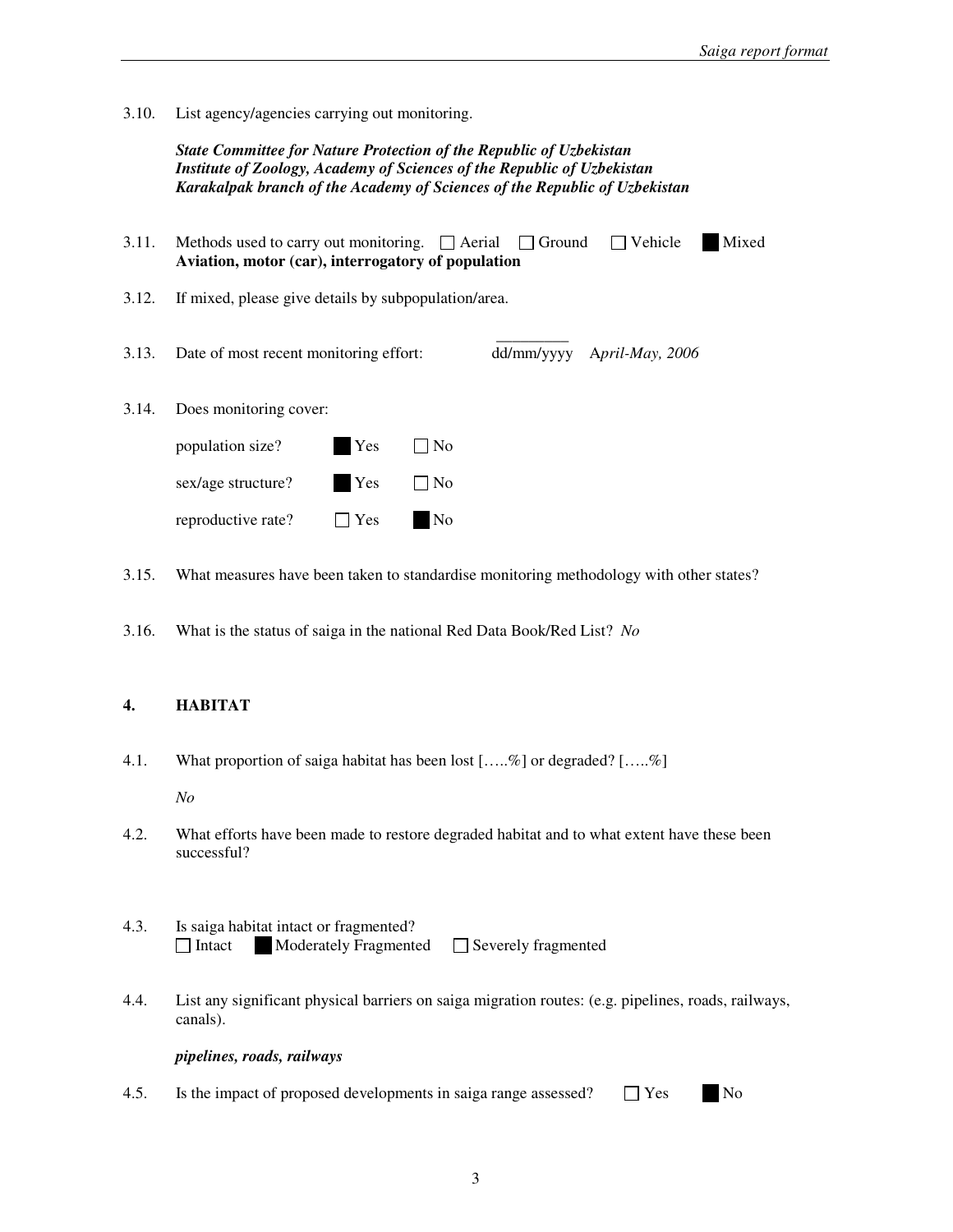- 4.6. How is this enforced?
- 4.7. What percentage of saiga range is covered by protected areas? *[14 %]*
- 4.8. List all protected areas in saiga range, together with IUCN management category, area (hectares), seasons/months when saiga are present, estimated number of saiga present, and whether these include rutting/calving areas.

| <b>Name</b>             | Size (ha) | <b>IUCN</b><br>category | <b>Months</b><br>saiga<br>present | <b>Estimated</b><br>numbers | <b>Rutting</b>        | Calving        |
|-------------------------|-----------|-------------------------|-----------------------------------|-----------------------------|-----------------------|----------------|
| State Zakaznik "Saigak" | 1000000   | Ш                       | October -<br>May                  | near 15000                  | November-<br>December | April -<br>May |
|                         |           |                         |                                   |                             |                       |                |

4.9. List any other protected areas that have been proposed or identified?

| <b>Name</b> | Size (ha) | <b>IUCN</b><br>category | <b>Months</b><br>saiga<br>present | <b>Estimated</b><br>numbers | <b>Rutting</b> | Calving |
|-------------|-----------|-------------------------|-----------------------------------|-----------------------------|----------------|---------|
|             |           |                         |                                   |                             |                |         |

4.10. List key areas of saiga range lacking any protected areas.

*Breeding areas* 

## **5. POPULATIONS SHARED BETWEEN RANGE STATES**

- 5.1 What transboundary initiatives have been taken for saiga populations shared with neighbouring States or that migrate to other Range States?
- 5.2 List any transboundary protected areas. *No*
- 5.3 List any transboundary protected areas that are planned.

*State Landscape Transboundary Reserve (Zakaznik) "Saigak" [Uzbekistan-Kazakhstan]* 

# **6. LAWS, INSTUTUTIONS & TRADE**

- 6.1. List Government agencies active in saiga conservation and management and their functions related to saiga. *State Committee for Nature Protection of the Republic of Uzbekistan*
- 6.2. Has a national strategy or action plan for saiga been developed?  $\Box$  Yes No [Details]
- 6.3. What is the legal status of saiga antelope?

### *Specially protected species*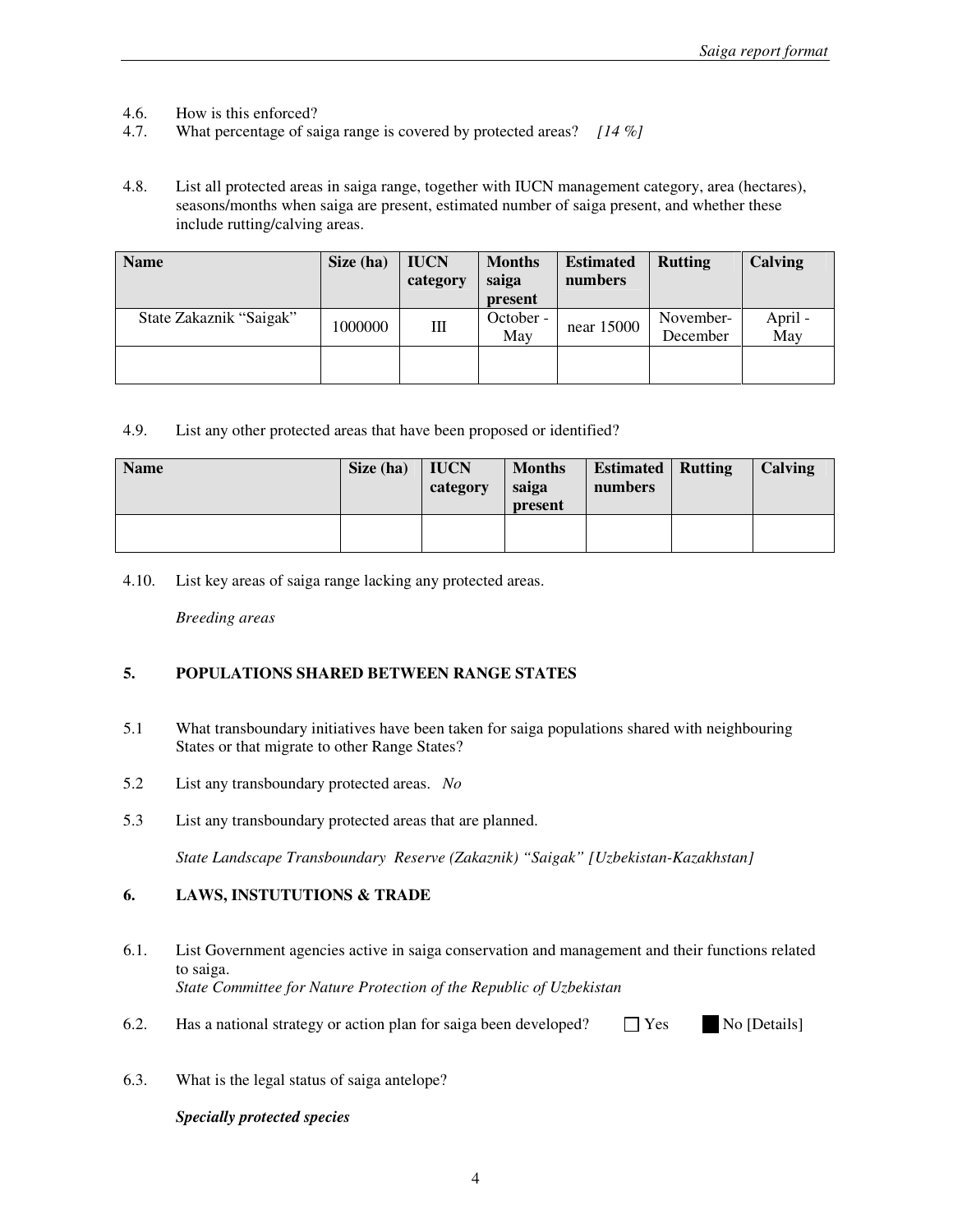6.4. Provide details and references of relevant legislation.

*The resolution of the Cabinet of Ministers of Uzbekistan of October 28, 2004, No.508 "On procedure for using, import and export of animals, parts and derivates of animals outside the bounds of the Republic of Uzbekistan and maintenance of a hunting and fishing facilities"*

- 6.5. How does current legislation regulate
	- hunting of saiga antelope? *Bagging saiga to store up and sport-amateur hunting is forbidden*
	- keeping and breeding of saiga antelopes? *keeping saiga for breeding can be carried only under permit of the State Committee for Nature Protection of the Republic of Uzbekistan*
	- − possession of saiga parts and derivatives? *only in case of a legal hunting*
	- − domestic trade in saiga parts and derivatives? *No trade***.**
	- import and (re-) export of saiga parts and derivatives, and live animals? *import and re-export of saiga parts can be carried out in according with CITES Resolutions*
- 6.6. Which agencies or departments are in charge of enforcing the legislation? [Indicate those charged with *in situ* protection, e.g. anti-poaching or surveillance of protected areas, and those charged with controlling legal and illegal trade in saiga.]

 *Cabinet of Ministers of Uzbekistan Council of Ministers of Karakalpakstan State Committee for Nature Protection of the Republic of Uzbekistan* 

6.7. What penalties are applicable for infringements of the legislation?

**According to the** *Resolution of the Cabinet of Ministers of Uzbekistan of October 28, 2004, No.508 "On procedure for using, import and export of animals, parts and derivates of animals outside the bounds of the Republic of Uzbekistan and maintenance of a hunting and fishing facilities" is was fixed penalty for damage in amount of 75 minimal salaries or 2500 \$ for foreign citizens.* 

- 6.8. Provide details of activities undertaken since 2004 to control legal and illegal trade in parts and derivatives of saiga antelope, including: controls and inspections; seizures and confiscations; and prosecutions.
- 6.9. Do stocks of horns or other saiga products exist in your country? If so, provide details on: size and nature of the stocks; source of the stocks; owners of the stocks; stock registration and monitoring system; and controls of these stocks.

*No* 

6.10. What happens to confiscated parts and derivatives? Destroyed  $\Box$  Stored [Details]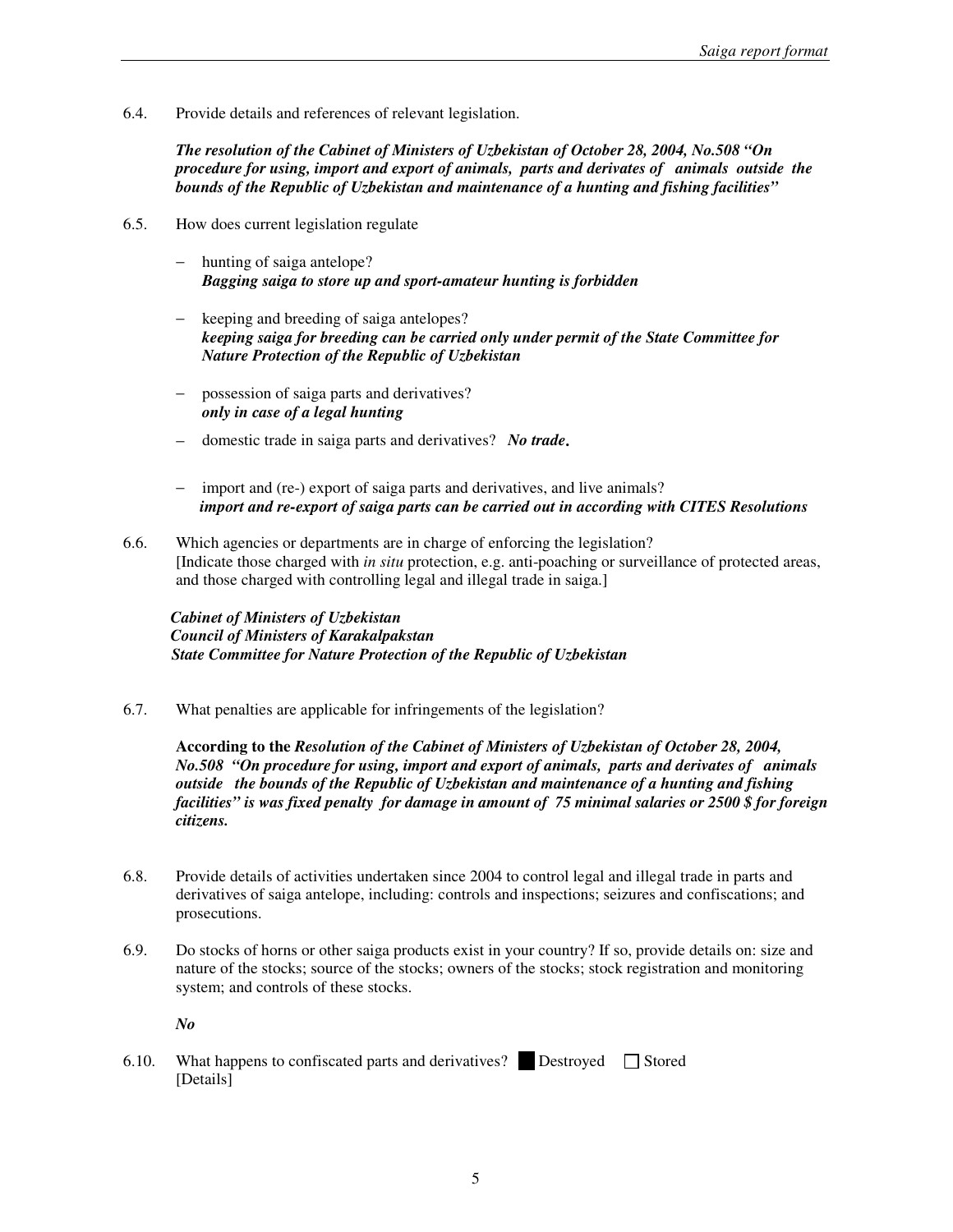6.11. Have customs and other law enforcement officers been made aware of legislation concerning saiga? Have they received training in identifying saiga parts and derivatives?

*Yes* 

- 6.12. Provide details of activities undertaken since 2004 to protect saiga antelopes *in situ*, including: patrolling and surveying efforts; anti-poaching actions; prosecutions for poaching, etc.
- *6.13.* What proportion of saiga range is covered by ranger or police patrols? *[8 %]*
- 6.14. Are these patrols effective in protecting saiga?

*Yes* 

6.15. What resources (personnel, material, financial) are required to ensure effectiveness of the patrols?

#### *Material and financial resources*

- 6.16. Do patrols cover birthing and rutting areas? Yes  $\Box$  No  $\Box$  Partially  $\Box$  N/A [Details]
- 6.17. Do rangers inside and outside protected areas have the power of arrest?  $\Box$  No [Details] *Rangers have the power of arrest infringers, to make a protocol in cases on infringement of the legislation (on the territory of forest fund).*
- 6.18. Why are saiga antelopes poached? Has illegal killing of saiga increased/decreased/stabilized over the last three years?

### *Illegal killing of saiga has decreased*

6.19. What is the estimated proportion of illegal hunting for horns  $[....\%]$ ; for meat  $[....\%]$ ; or for both  $[\ldots, \mathcal{C}]$ ?

### *For horns is 50 %, for meat is 50 %*

6.20. Provide details of the domestic legal/illegal market for saiga products in your country, indicating its size and nature, and whether it is growing, stable or declining.

#### *No information*

6.21. Provide details of the legal and illegal international trade in saiga products from your country during the last five years.

#### *No information*

6.22. Give details of any socio-economic surveys carried out concerning poaching of and illegal trade in saiga antelope. [details, institution, date, results].

### *Publications in local press*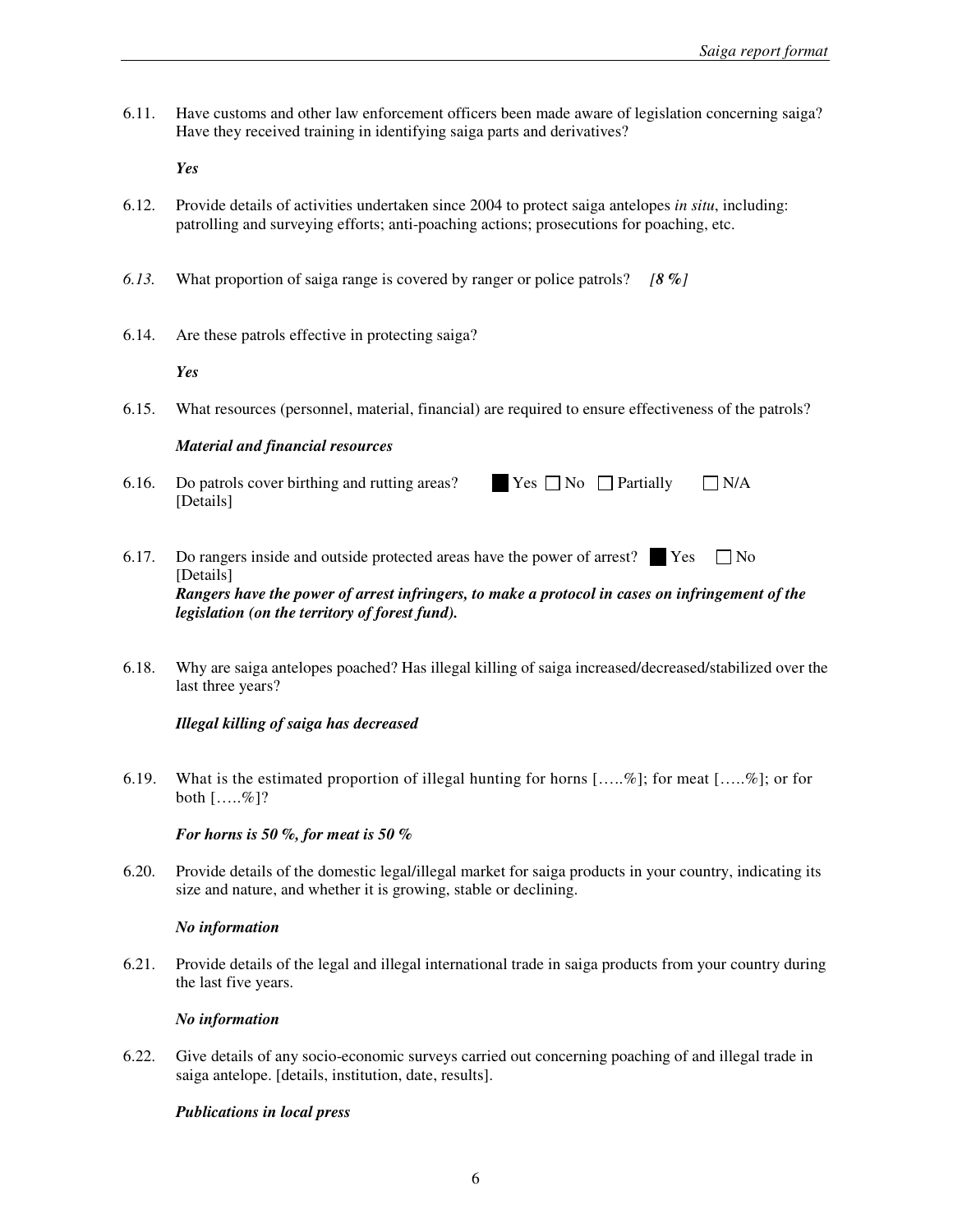6.23. List any problems in implementing aspects of CITES relating to saiga antelopes.

*Intensification of joint activity with customs bodies and producers of medical preparations. As saiga is not bagged there is no any problem on CITES.* 

6.24. Describe initiatives undertaken to facilitate alternative livelihoods in communities within saiga range.

## **7. CAPTIVE BREEDING**

7.1. Does your country operate capture breeding facilities?  $\Box$  Yes **X No**  $\Box$  N/A

*There are no any special nurseries for saiga breeding in our country.* 

- **7.2.** List existing captive breeding facilities [locality, name, managing agency]. **No**
- **7.3.** How many saiga are held in total and at individual centres? **No**
- 7.4. Is reproduction successful?  $\Box$  Yes  $\Box$  No [Details]
- 7.5. Give details of any co-operation with captive breeding facilities in other states?
- 7.6. Have any captive-bred animals been transferred to other range states?  $\Box$  Yes X No [Details]
- 7.7. Have any captive bred animals been released into the wild?  $\Box$  Yes  $\Box$  No [number/sex/date/locality]
- 7.8. Are released animals subject to monitoring?  $\Box$  Yes  $\Box$  No  $\Box$  N/A [Details]
- 7.9. Are any releases planned?  $\Box$  Yes  $\Box$  No [Details]
- 7.10. Are any new captive breeding centres planned?  $\Box$  Yes X No [Details]

# **8. EDUCATION AND AWARENESS**

8.1. Describe the public's awareness regarding saiga.

*Public are familiar with a problem of saiga conservation due to mass media, brochures.*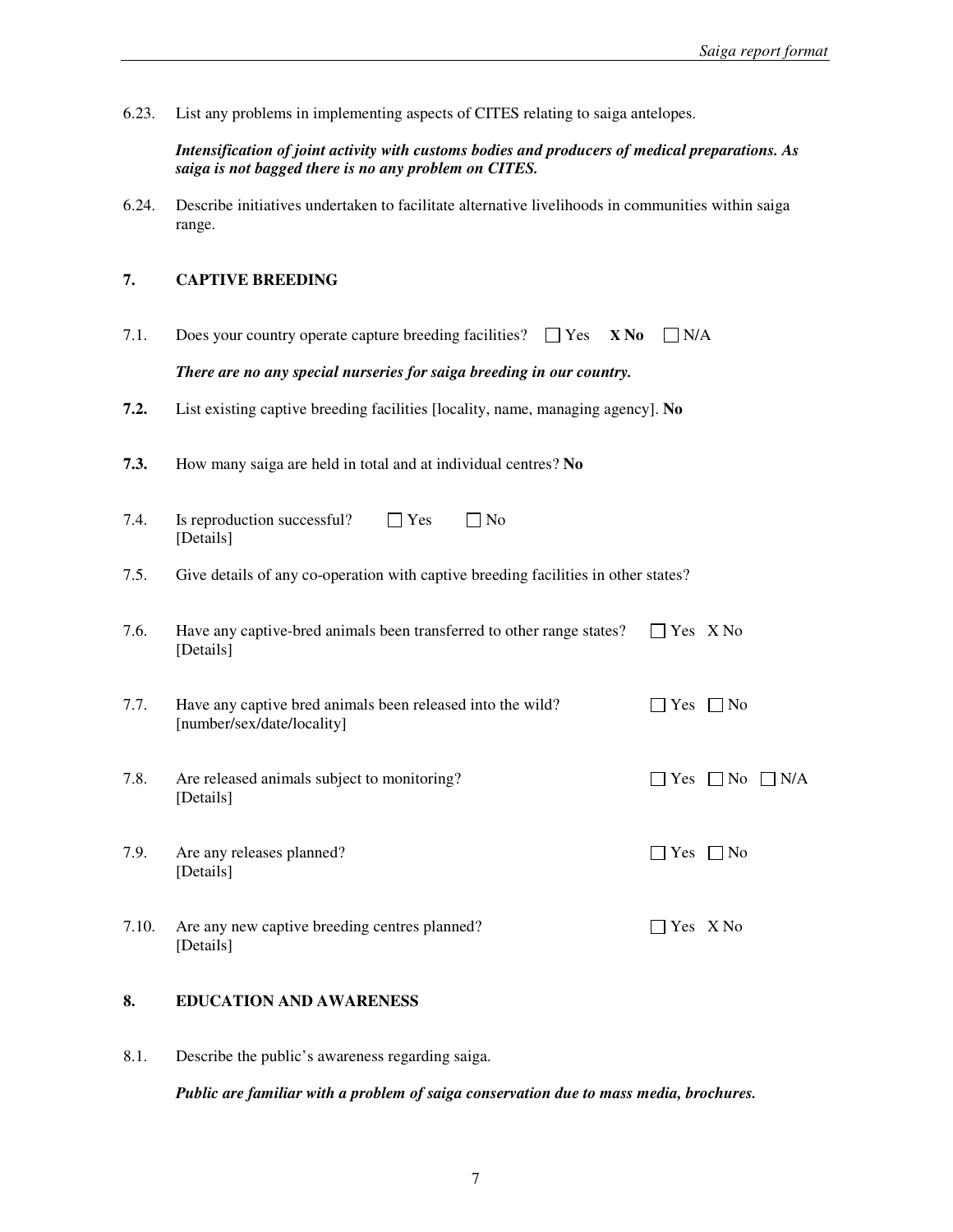8.2. Describe educational and publicity materials and programmes that have been developed for:

Schools

General public

Press and Media

- 8.3. Is any information available on the Internet?  $Yes \Box No$ [Details]
- 8.4. List any surveys carried out to assess changes in public attitudes to saiga.

# **9. ECOLOGICAL STUDIES**

| 9.1. | Have any studies been carried out on habitat requirements?<br>[Details]                          | <b>No</b><br>$\Box$ Yes |
|------|--------------------------------------------------------------------------------------------------|-------------------------|
| 9.2. | Is the location of rutting and calving grounds known?<br>[Details]                               | Yes $\Box$ No           |
| 9.3. | Are migration routes known?<br>[Details]                                                         | Yes $\Box$ No           |
| 9.4. | Have any studies into dietary competition with domestic livestock been undertaken? $\square$ Yes | <b>No</b>               |

- [Details]
- 9.5. Has any research into disease and pathogens been carried out?  $\Box$  Yes No [Details]
- 9.6. List any recent and ongoing ecological studies, with details of reports or publications.  $\Box$  Yes No [Details]

| 9.7. | Are the causes of natural mortality understood?<br>[Details] | Yes $\Box$ No |
|------|--------------------------------------------------------------|---------------|
| 9.8. | What are the main natural predators?                         |               |

*Wolves* 

9.9. Are there any predator control programmes in the saiga's range?  $\Box$  Yes No [Details]